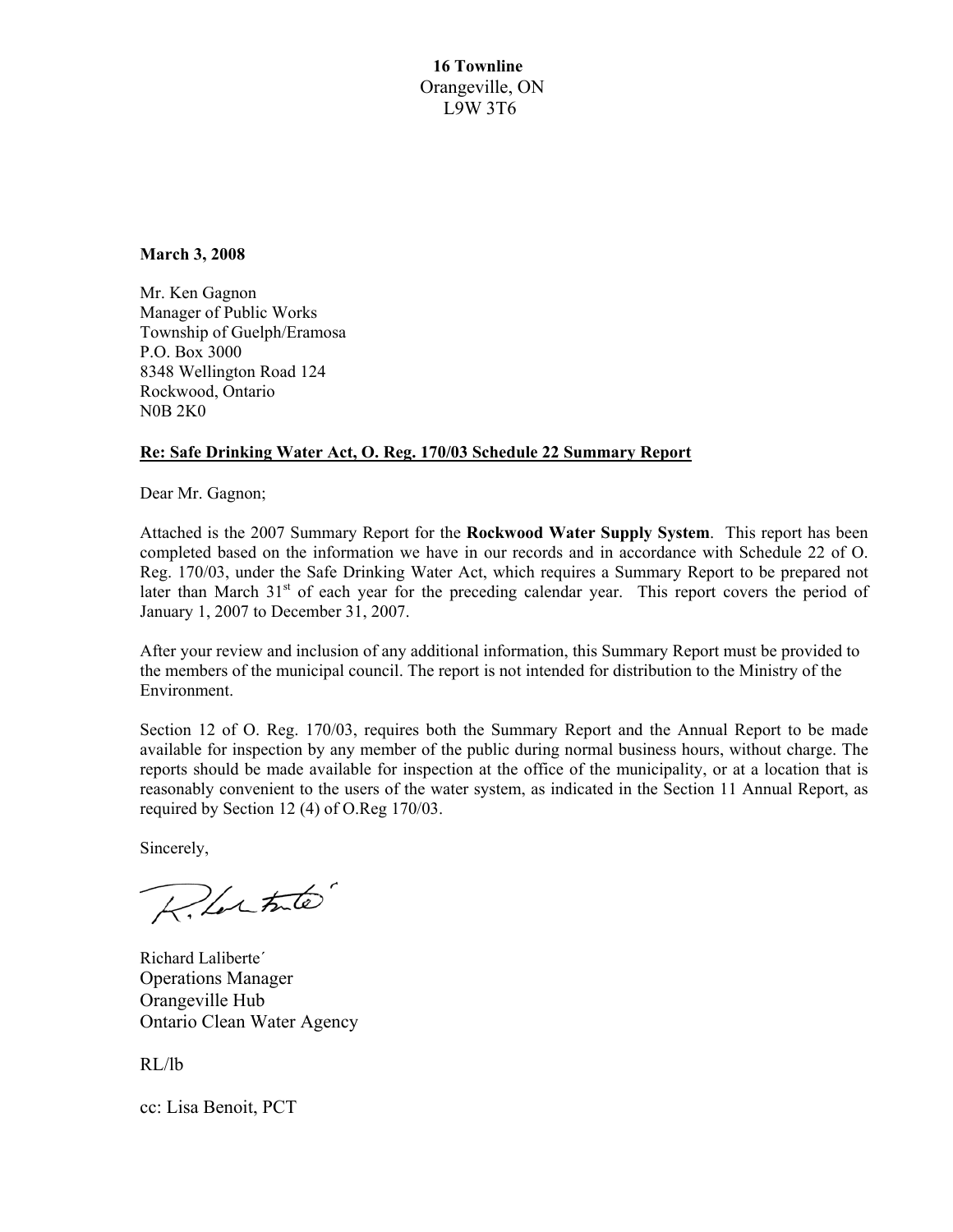

# **ROCKWOOD WATER SUPPLY SYSTEM**

# **Large Municipal Residential Drinking Water System**

# **SCHEDULE 22**

# **SUMMARY REPORT**

 **For the period of** 

JANUARY 01, 2007 TO DECEMBER 31, 2007

 **Prepared by the Ontario Clean Water Agency For the Township of Guelph/Eramosa** 

**March 3, 2008**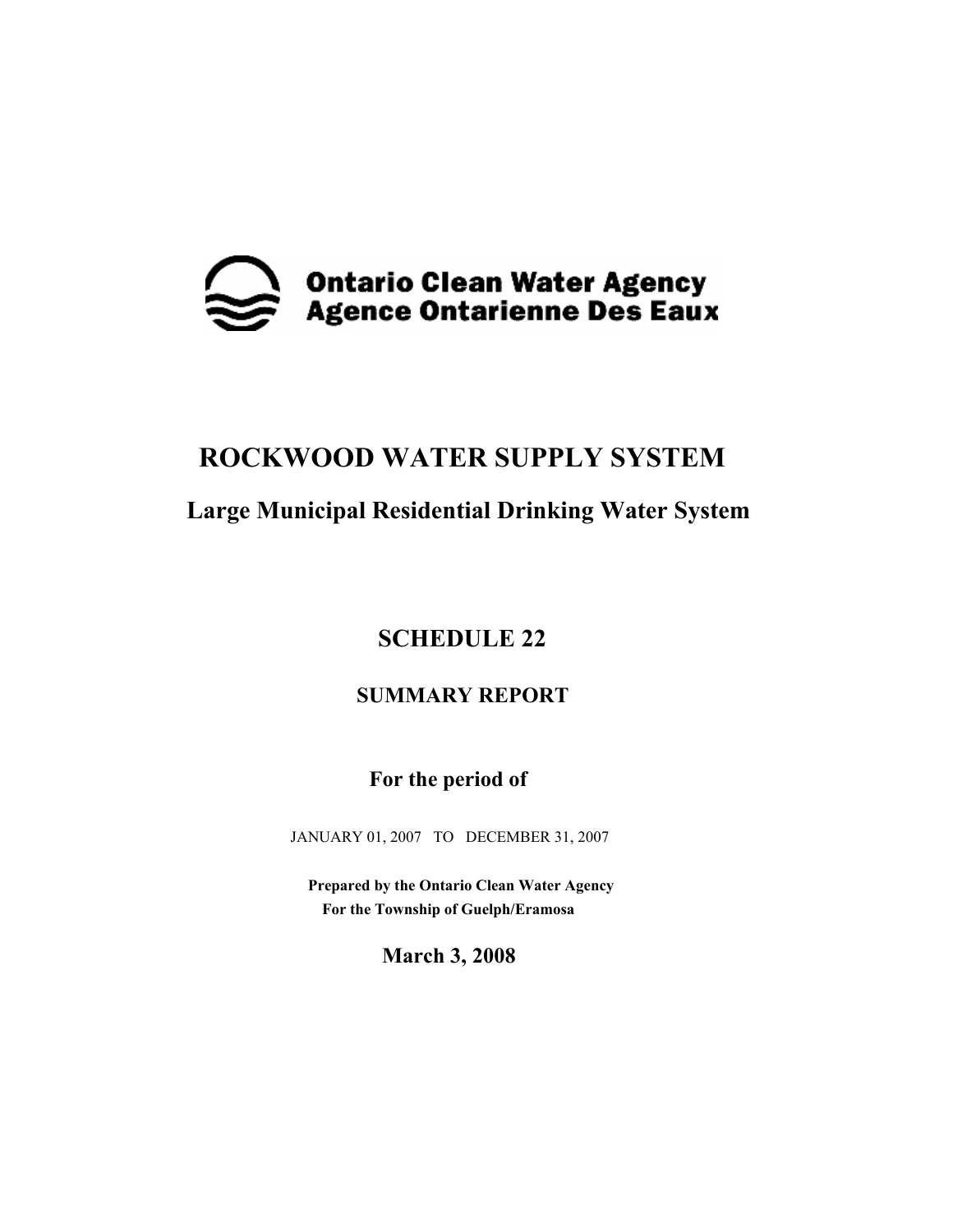### **SUMMARY**

This report is a summary of water quality and quantity information submitted in accordance with schedule 22 of Ontario's Drinking Water System regulation for the reporting period of January 01, 2007 to December 31, 2007 for the Rockwood Water Supply System, located in the Township of Guelph/Eramosa.

The summary includes:

- 1. Any requirements of the Act and Regulation, Orders or System Approval (s) that the system failed to meet during the reporting period and the measures taken to correct each failure.
- 2. A summary of the quantities and flow rates of water supplied during the reporting period, including monthly averages and maximum daily flows.
- 3. A comparison of the average and monthly maximum daily flows to the approved capacity specified in the System Approval.

#### **ISSUES OF NON-COMPLIANCE**

The following table lists the requirements of the Act, Regulations, System Approval (s) and any Order that the system failed to meet during the reporting period and the measures taken to correct each failure:

| <b>Drinking Water</b><br>Legislation                      | Requirement(s) the<br>system failed to<br>meet                                                           | <b>Duration</b> | <b>Corrective Action(s)</b>                                                    | <b>Status</b> |  |  |
|-----------------------------------------------------------|----------------------------------------------------------------------------------------------------------|-----------------|--------------------------------------------------------------------------------|---------------|--|--|
| <b>System Certificate</b><br>of Approval #<br>8149-6QPNPG | The requirements of the Certificate of Approval # 8149-6QPNPG, were met during this<br>reporting period. |                 |                                                                                |               |  |  |
| O.Reg 170/03                                              | The requirements of the O.Reg 170/03 were met during this reporting period.                              |                 |                                                                                |               |  |  |
| <b>Safe Drinking</b><br><b>Water Act</b>                  | The requirements of the Safe Drinking Water Act were met during this reporting period.                   |                 |                                                                                |               |  |  |
| <b>Provincial</b><br><b>Officer's Order</b>               |                                                                                                          |                 | There were no Provincial Officer's Orders issued during this reporting period. |               |  |  |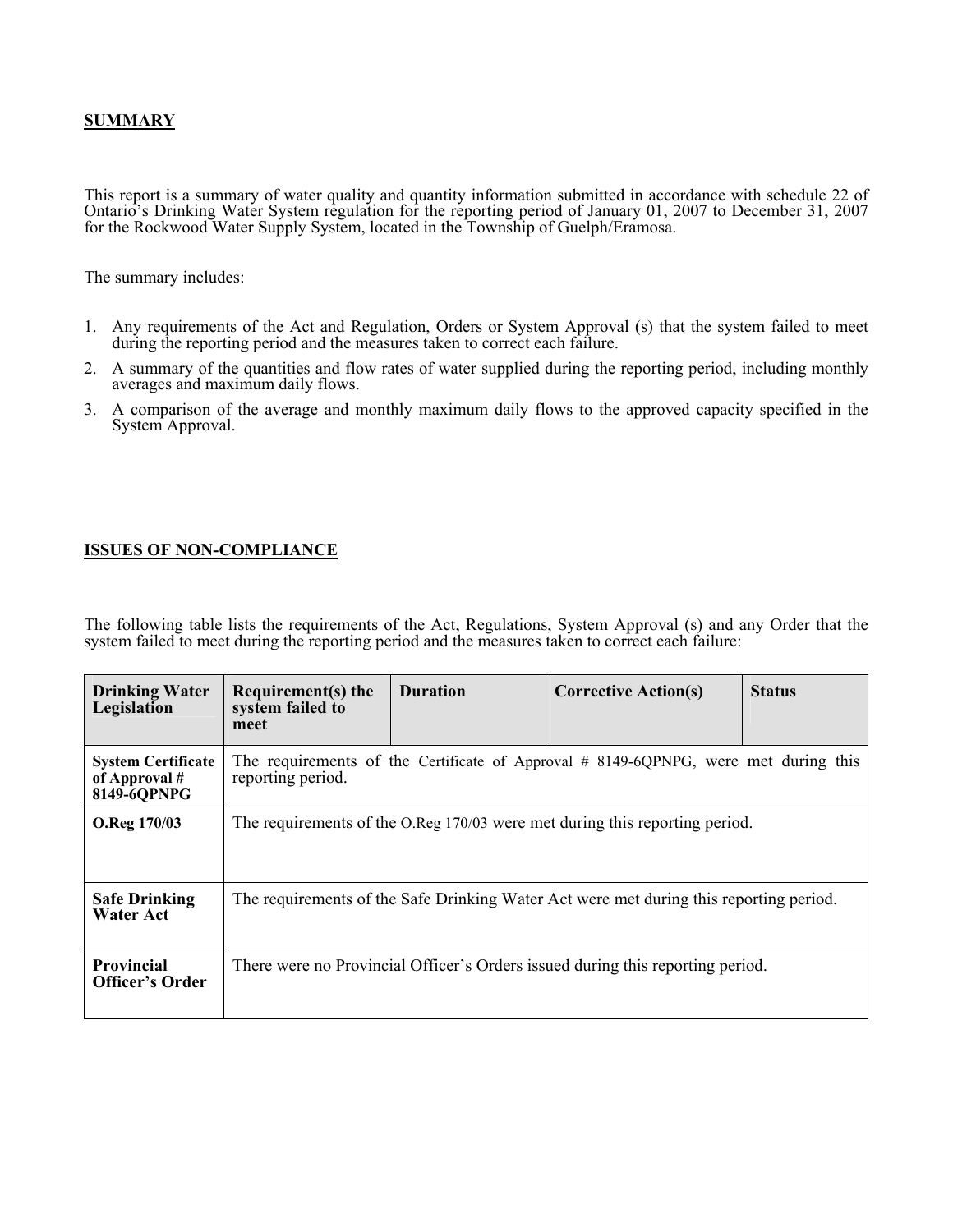### **ASSESSMENT OF FLOW RATES AND QUANTITIES OF WATER SUPPLIED**

The following table lists the quantities and flow rates of the water supplied during the reporting period covered by this report, including monthly average and maximum daily flows and a comparison to the rated capacity and flow rates specified in the system approval:

# **Summary of Raw Water Flows -** Station Street Pumphouse

| Well TW# 1-67    |                | (Rated Capacity 1,964 m <sup>3</sup> /day) |               | (Rated Daily Peak 1,360 L/min) |                  |                  |  |
|------------------|----------------|--------------------------------------------|---------------|--------------------------------|------------------|------------------|--|
| <b>MONTH</b>     | Avg. Daily     | $%$ Of                                     | <b>MAX</b>    | $%$ Of                         | <b>Peak Flow</b> | % Of             |  |
|                  | <b>Volume</b>  | <b>Approved</b>                            | <b>Daily</b>  | <b>Approved</b>                | Rate             | <b>Approved</b>  |  |
|                  | m <sup>3</sup> | <b>Volume</b>                              | <b>Volume</b> | Volume                         | L/min            | <b>Flow Rate</b> |  |
|                  |                |                                            | $m^3/d$       |                                |                  |                  |  |
| <b>JANUARY</b>   | 218.65         | 11.13                                      | 627.0         | 31.92                          | 1110.0           | 81.62            |  |
| <b>FEBRUARY</b>  | 251.29         | 12.79                                      | 574.0         | 29.23                          | 1110.0           | 81.62            |  |
| <b>MARCH</b>     | 204.94         | 10.43                                      | 484.0         | 24.64                          | 1110.0           | 81.62            |  |
| <b>APRIL</b>     | 286.27         | 14.58                                      | 876.0         | 44.6                           | 1110.0           | 81.62            |  |
| <b>MAY</b>       | 300.32         | 15.29                                      | 1146.0        | 58.35                          | 1110.0           | 81.62            |  |
| <b>JUNE</b>      | 544.23         | 27.71                                      | 1270.0        | 64.66                          | 1110.0           | 81.62            |  |
| <b>JULY</b>      | 313.42         | 15.96                                      | 922.0         | 46.95                          | 1050.0           | 77.21            |  |
| <b>AUGUST</b>    | 249.74         | 12.72                                      | 922.0         | 46.95                          | 1110.0           | 81.62            |  |
| <b>SEPTEMBER</b> | 460.57         | 23.45                                      | 1067.0        | 54.33                          | 1110.0           | 81.62            |  |
| <b>OCTOBER</b>   | 462.77         | 23.56                                      | 949.0         | 48.32                          | 1110.0           | 81.62            |  |
| <b>NOVEMBER</b>  | 403.43         | 20.54                                      | 1020.0        | 51.93                          | 1110.0           | 81.62            |  |
| <b>DECEMBER</b>  | 418.65         | 21.32                                      | 871.0         | 44.35                          | 1110.0           | 81.62            |  |

| (Rated Capacity 1,964 m <sup>3</sup> /day)<br>Well TW# 2-76<br>(Rated Daily Peak 1,360 L/min) |                                               |                                            |                                                        |                                          |                                   |                                               |
|-----------------------------------------------------------------------------------------------|-----------------------------------------------|--------------------------------------------|--------------------------------------------------------|------------------------------------------|-----------------------------------|-----------------------------------------------|
| <b>MONTH</b>                                                                                  | Avg. Daily<br><b>Volume</b><br>m <sup>3</sup> | $%$ Of<br><b>Approved</b><br><b>Volume</b> | <b>MAX</b><br><b>Daily</b><br><b>Volume</b><br>$m^3/d$ | % Of<br><b>Approved</b><br><b>Volume</b> | <b>Peak Flow</b><br>Rate<br>L/min | $%$ Of<br><b>Approved</b><br><b>Flow Rate</b> |
| <b>JANUARY</b>                                                                                | 134.32                                        | 6.84                                       | 488.0                                                  | 24.85                                    | 1110.0                            | 81.62                                         |
| <b>FEBRUARY</b>                                                                               | 117.57                                        | 5.99                                       | 537.0                                                  | 27.34                                    | 1110.0                            | 81.62                                         |
| <b>MARCH</b>                                                                                  | 179.84                                        | 9.16                                       | 335.0                                                  | 17.06                                    | 1110.0                            | 81.62                                         |
| <b>APRIL</b>                                                                                  | 331.63                                        | 16.89                                      | 987.0                                                  | 50.25                                    | 1110.0                            | 81.62                                         |
| <b>MAY</b>                                                                                    | 264.2                                         | 13.45                                      | 750.0                                                  | 38.19                                    | 1110.0                            | 81.62                                         |
| <b>JUNE</b>                                                                                   | 339.2                                         | 17.27                                      | 1077.0                                                 | 54.84                                    | 1110.0                            | 81.62                                         |
| <b>JULY</b>                                                                                   | 266.26                                        | 13.56                                      | 1032.0                                                 | 52.55                                    | 1050.0                            | 77.21                                         |
| <b>AUGUST</b>                                                                                 | 314.74                                        | 16.03                                      | 827.0                                                  | 42.11                                    | 1110.0                            | 81.62                                         |
| <b>SEPTEMBER</b>                                                                              | 117.9                                         | 6.0                                        | 904.0                                                  | 46.03                                    | 1110.0                            | 81.62                                         |
| <b>OCTOBER</b>                                                                                | $\theta$                                      | $\boldsymbol{0}$                           | $\overline{0}$                                         | $\boldsymbol{0}$                         | 1110.0                            | 81.62                                         |
| <b>NOVEMBER</b>                                                                               | $\Omega$                                      | $\mathbf{0}$                               | $\mathbf{0}$                                           | $\mathbf{0}$                             | 1110.0                            | 81.62                                         |
| <b>DECEMBER</b>                                                                               | 95.94                                         | 4.88                                       | 623.0                                                  | 31.72                                    | 1110.0                            | 81.62                                         |